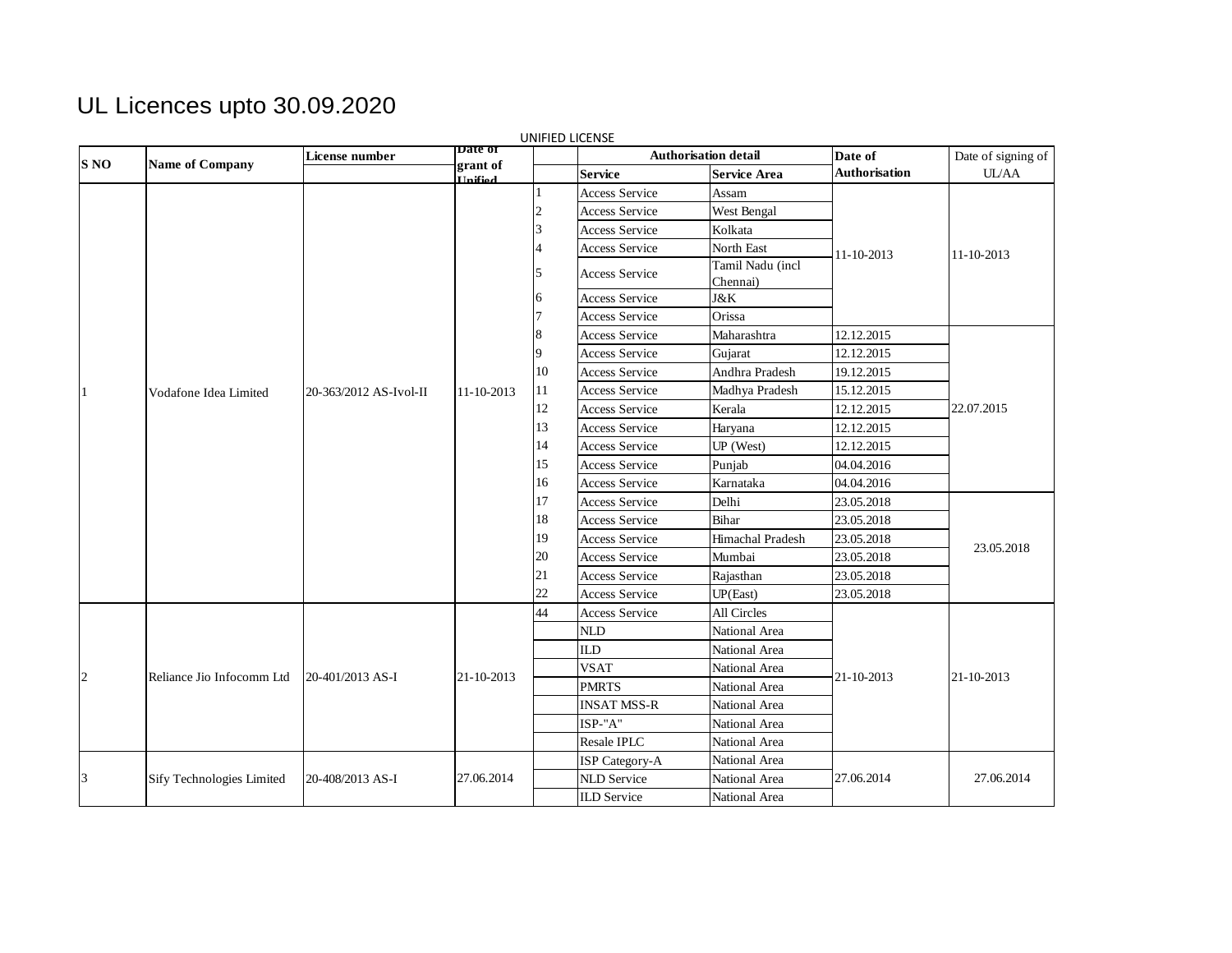| 4      | <b>Hughes Communications</b><br><b>India Limited</b> | 20-413/2013 AS-I    |            |    | <b>CUG VSAT</b>       | National Area    | 01.08.2014 | 01.08.2014 |  |
|--------|------------------------------------------------------|---------------------|------------|----|-----------------------|------------------|------------|------------|--|
|        |                                                      |                     | 01.08.2014 |    | <b>NLD</b>            | National Area    | 02.09.2014 | 02.09.2014 |  |
|        |                                                      |                     |            |    | ISP-A                 | National Area    | 30.06.2015 | 21.07.2015 |  |
| 5      | Sprint Telecom India Private<br>Limited              | 20-419/2014 AS-I    |            |    | <b>NLD</b>            | National Area    |            |            |  |
|        |                                                      |                     | 29.08.2014 |    | <b>ILD</b>            | National Area    | 29.08.2014 | 29.08.2014 |  |
|        |                                                      |                     |            |    | <b>ISP</b> Category-A | National Area    |            |            |  |
| 6      | <b>Bharti Airtel Limited</b>                         | 20-430/2014 AS-I/39 | 16.10.2014 | 45 | Access Service        | Delhi            | 29.11.2014 |            |  |
|        |                                                      |                     |            | 46 | <b>Access Service</b> | Kolkata          | 30.11.2014 | 16.10.2014 |  |
|        |                                                      |                     |            |    | ISP-"A"               | National Area    | 03.03.2014 |            |  |
|        |                                                      |                     |            |    | <b>CUG VSAT</b>       | National Area    | 15.09.2014 |            |  |
|        |                                                      |                     |            | 47 | <b>Access Service</b> | Andhra Pradesh   | 12.12.2015 | 24.07.2015 |  |
|        |                                                      |                     |            | 48 | <b>Access Service</b> | Himachal Pradesh | 12.12.2015 |            |  |
|        |                                                      |                     |            | 49 | <b>Access Service</b> | Punjab           | 12.12.2015 |            |  |
|        |                                                      |                     |            | 50 | <b>Access Service</b> | Karnataka        | 15.02.2016 |            |  |
| $\tau$ | Bharti Hexacom Limited                               | 20-469/2015 AS-I    | 24.07.2015 | 51 | <b>Access Service</b> | Rjasthan         | 22.04.2016 | 24.07.2015 |  |
|        |                                                      |                     |            | 52 | <b>Access Service</b> | North East       | 12.12.2015 |            |  |
|        | Reliance Telecom Limited                             | 20-473/2015 AS-I    | 17.08.2015 | 53 | <b>Access Service</b> | Himachal Pradesh | 12.12.2015 | 17.08.2015 |  |
|        |                                                      |                     |            | 54 | <b>Access Service</b> | West Bengal      | 12.12.2015 | 17.08.2015 |  |
|        |                                                      |                     |            | 55 | <b>Access Service</b> | Orissa           | 12.12.2015 | 17.08.2015 |  |
| 8      |                                                      |                     |            | 56 | <b>Access Service</b> | Assam            | 12.12.2015 | 17.08.2015 |  |
|        |                                                      |                     |            | 57 | <b>Access Service</b> | Madhya Pradesh   | 12.12.2015 | 17.08.2015 |  |
|        |                                                      |                     |            | 58 | <b>Access Service</b> | Bihar            | 12.12.2015 | 17.08.2015 |  |
|        |                                                      |                     |            | 59 | <b>Access Service</b> | North East       | 12.12.2015 | 17.08.2015 |  |
|        | Andhra Pradesh State<br><b>FiberNet Limited</b>      | 20-491/2015 AS-I    |            | 60 | <b>Access Service</b> | Andhra Pradesh   |            | 08.03.2016 |  |
| 9      |                                                      |                     | 08.03.2016 |    | <b>NLD</b>            | National Area    | 08.03.2016 |            |  |
|        |                                                      |                     |            |    | $ISP-B$               | Andhra Pradesh   |            |            |  |
| 10     | RailTel Corporation of India<br>Limited              | 20-517/2016 AS-I    | 18.10.2016 |    | <b>ILD</b>            | National Area    | 18.10.2016 | 18.10.2016 |  |
|        |                                                      |                     |            |    | ISP-A                 | National Area    |            |            |  |
| 11     | Tata Teleservices Ltd                                | 20-494/2015 AS-I    | 02.11.2016 | 61 | <b>Access Service</b> | Andhra Pradesh   | 02.11.2016 | 02.11.2016 |  |
| $12\,$ | <b>Tata Teleservices</b><br>(Mharashtra) Ltd         | 20-495/2015 AS-I    | 02.11.2016 | 62 | <b>Access Service</b> | Mumbai           |            | 02.11.2016 |  |
|        |                                                      |                     |            | 63 | Access Service        | Maharashtra      | 02.11.2016 |            |  |
|        |                                                      |                     |            |    | ISP-A                 | National Area    |            |            |  |
| 13     | <b>Smartx Services Limited</b>                       | 20-529/2016 AS-I    | 27.12.2016 |    | <b>NLD</b>            | National Area    | 27.12.2016 | 27.12.2016 |  |
|        |                                                      |                     |            |    | ISP-A                 | National Area    |            |            |  |
| 14     | Ishan Netsol Pvt Ltd                                 | 821-22/2013-DS      | 22.06.2015 |    | <b>NLD</b>            | National Area    | 14.02.2017 | 14.02.2017 |  |